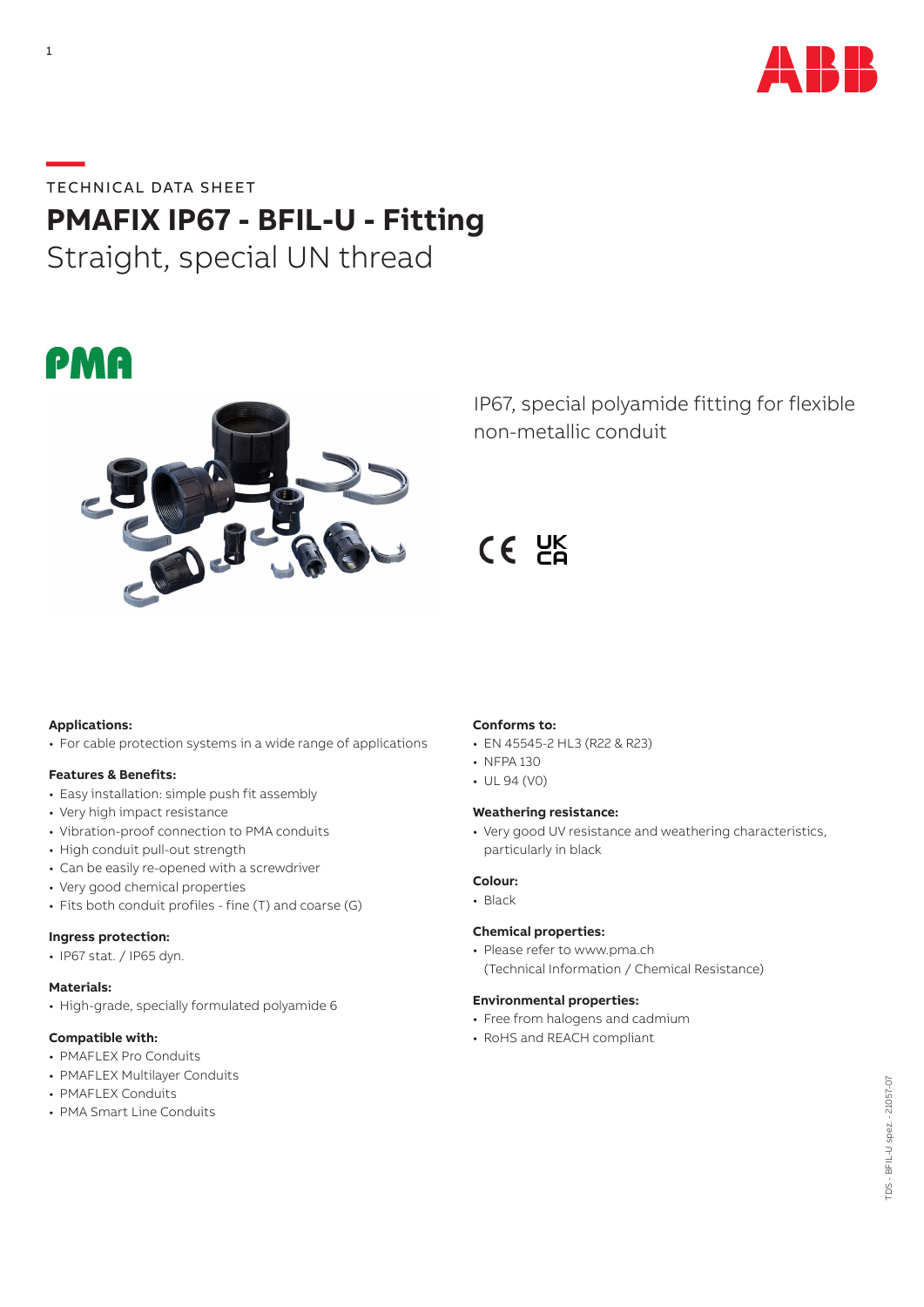| <b>Product selection:</b> |                    |                     |                         |      |                |                     |        |
|---------------------------|--------------------|---------------------|-------------------------|------|----------------|---------------------|--------|
| Part no.                  | <b>Thread size</b> | <b>Conduit size</b> | Dimensions in mm (nom.) |      | Weight         | <b>Packing unit</b> |        |
| black                     | UN                 | <b>NW</b>           | g                       |      | d <sub>2</sub> | kg/100 pcs          | pcs/PU |
| BFILB-U130                | 9/16"              | 10                  | 5.5                     | 36.6 | 21.5           | 0.4                 | 50     |
| BFILJ-UF152               | 5/8"-18UNF         | 12                  | 8.2                     | 32.0 | 23.5           | 0.6                 | 50     |
| BFILB-U357                | 17/16"             | 17                  | 7.0                     | 46.5 | 43.5           | 1.2                 | 50     |

Our customer service dept. or local distribution partner will be pleased to help you concerning product availability and lead time